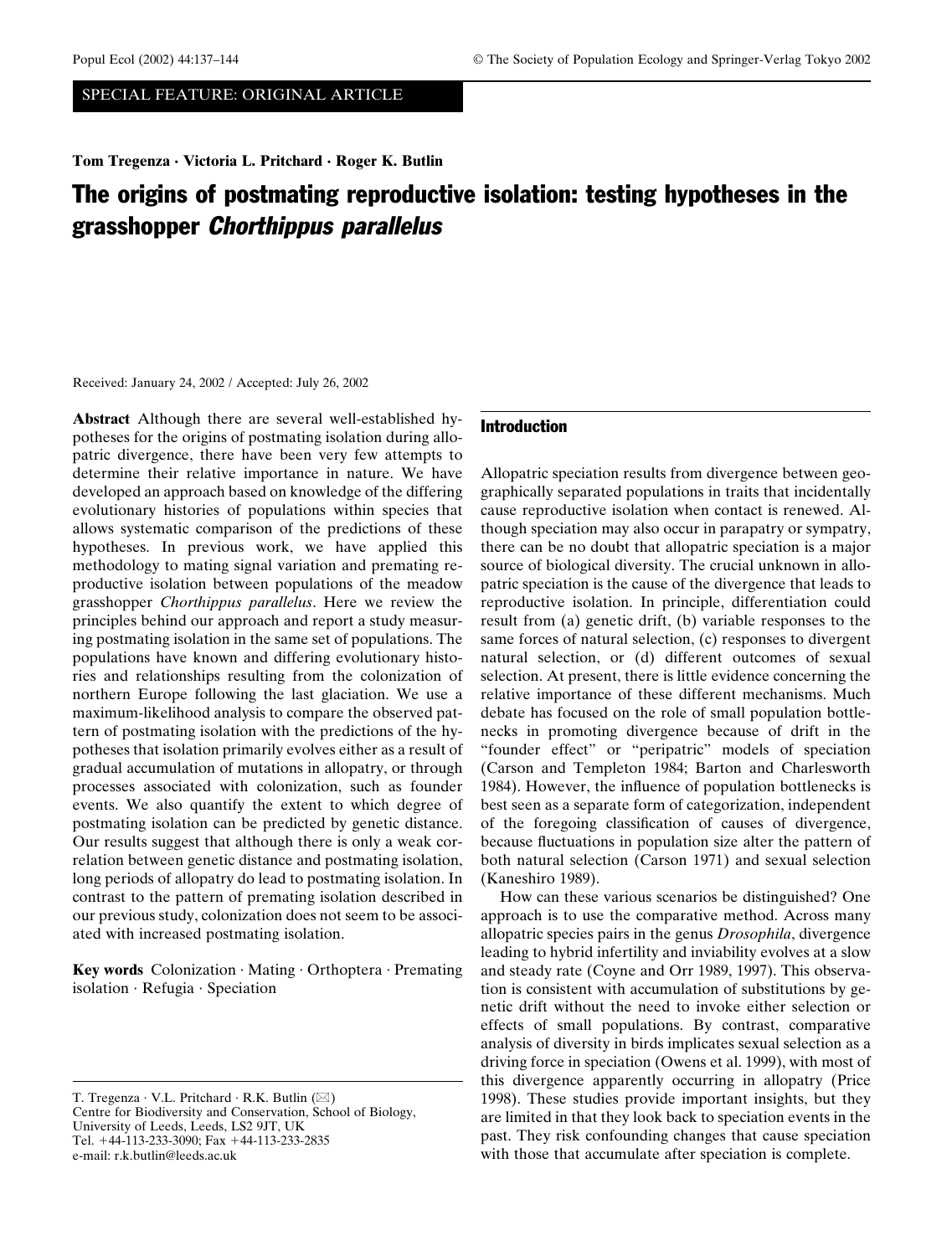Ideally, it would be preferable to study speciation in progress, which should not be difficult in the case of allopatric speciation because geographically separated populations of all species should be accumulating the differences that will, in the future, lead some of them to complete intrinsic reproductive isolation. The pattern of variation among populations should contain information about the causes of divergence. Remarkably few studies have systematically exploited this opportunity. For example, in *Desmognathus* salamanders (Tilley et al. 1999; Arnold et al. 1996) and *Physalaemus* frogs (Ryan et al. 1996), premating reproductive isolation between populations within species can be substantial. In both species, isolation is correlated with both genetic and geographic distances among populations, which is consistent with accumulation of differentiation by drift, as in the *Drosophila* interspecific comparisons. However, it might also be consistent with divergence as a result of natural selection if habitat similarity declines with geographic distance. It is difficult to distinguish these possibilities by examining data that were collected without this specific objective in mind.

## Distinguishing causes of reproductive isolation

We have argued (Tregenza et al. 2000a,b; Tregenza 2002) that there is a better way to use intraspecific variation to distinguish among the possible driving forces of allopatric speciation. Our method relies on a firm understanding of the biogeographic history of the study species. Given this background, one can make a priori predictions about the pattern of isolation among populations expected under at least a subset of the proposed mechanisms of divergence. A sampling strategy can then be designed specifically to distinguish among these predictions. Because patterns of variation are predicted in advance, rather than being sought in the data, this approach gives greater statistical power and so reduces the number of populations, and especially comparisons between populations, needed in the study.

We have applied this approach to variation in mating signals (Tregenza et al. 2000a) and in premating reproductive isolation (Tregenza et al. 2000b) among populations of the grasshopper *Chorthippus parallelus* (Orthoptera: Acrididae) in Europe. A good understanding of the biogeography of *C. parallelus* is available from analysis of nuclear (Cooper et al. 1995) and mitochondrial (Lunt et al. 1998) DNA sequences and from palaeoenvironmental reconstructions (Hewitt 1996). During the Pleistocene glaciations, the distribution of *C. parallelus* was restricted to refugia in southern Europe, in Spain, Italy, and the Balkan peninsula, and probably also to the east in central Asia. Populations in these areas have been geographically isolated for a long period of time, probably around 0.5My (Lunt et al. 1998). At the end of the last glaciation (around 10000 years ago), northern Europe was colonized by an expansion from the Balkan refugial populations. Expansion of populations in Spain and Italy was blocked by the Pyrenean and Alpine mountain chains, respectively. Hybrid zones now occur in both areas where descendants of the Balkan refugial populations meet Spanish (Butlin 1998) or Italian populations (Flanagan et al. 1999). The colonization of northern Europe was probably very rapid (Hewitt 1996); it must have involved repeated founding of new populations at the leading edge of the range by small numbers of individuals. A decline in genetic diversity in northern populations supports this suggestion (Cooper et al. 1995).

*Chorthippus parallelus* is a widespread and abundant species occurring in a wide range of habitats. Its current distribution extends from the Sierra Nevada in southern Spain to Scotland and Scandinavia and from the west coast of Europe to the far east of Russia. It can be found from sea level to an altitude of 2000 m or more. It is possible that adaptation to this wide range of habitats has had incidental consequences for reproductive isolation. One clear possibility is through the effects of cuticular hydrocarbons, which show associations with habitat and are implicated in mate choice (Buckley et al., unpublished data). *C. parallelus* is sympatric in some parts of its northern European range with its sister species *C. montanus*. This species represents another component of the environment that could influence the evolution of mating signals, through reproductive character displacement, and incidentally cause isolation among populations of *C. parallelus*.

Given this background, Tregenza et al. (2000a,b) made the following predictions concerning the pattern to reproductive isolation among populations of *C. parallelus*.

- I. If accumulation of genetic differentiation by drift in large populations is the primary cause of reproductive isolation, then the pattern of isolation will reflect the refugial origin of populations. In the region sampled, this will appear as three groups: Spain, Italy, and the Balkans plus northern European populations derived from the Balkans. Under this hypothesis, isolation is likely to be correlated with genetic distance. This concept was called the allopatry hypothesis in the previous papers, but a better term might be long-term allopatry.
- II. If the evolution of isolation is promoted by fluctuations in population size, then populations in northern Europe will tend to be isolated from their ancestral refugial populations in the Balkans, and possibly also from one another. The effect may be greatest in those populations with the longest colonization routes. This concept is not simply a founder effect hypothesis. Colonization involved not only periods of small population size but also substantial changes in selection pressures. This hypothesis is referred to as the founder or colonization hypothesis.
- III. If divergent natural selection produces isolation as an incidental side effect, then isolation will tend to be greatest between populations occupying the most distinct habitats. Many different habitat axes could be studied. Because one could never investigate all possible habitat variables, this general prediction cannot be falsified. However, we tested two major habitat variables by sampling populations from the upper and lower extremes of the altitudinal range and populations allopatric and sympatric with *C. montanus*. These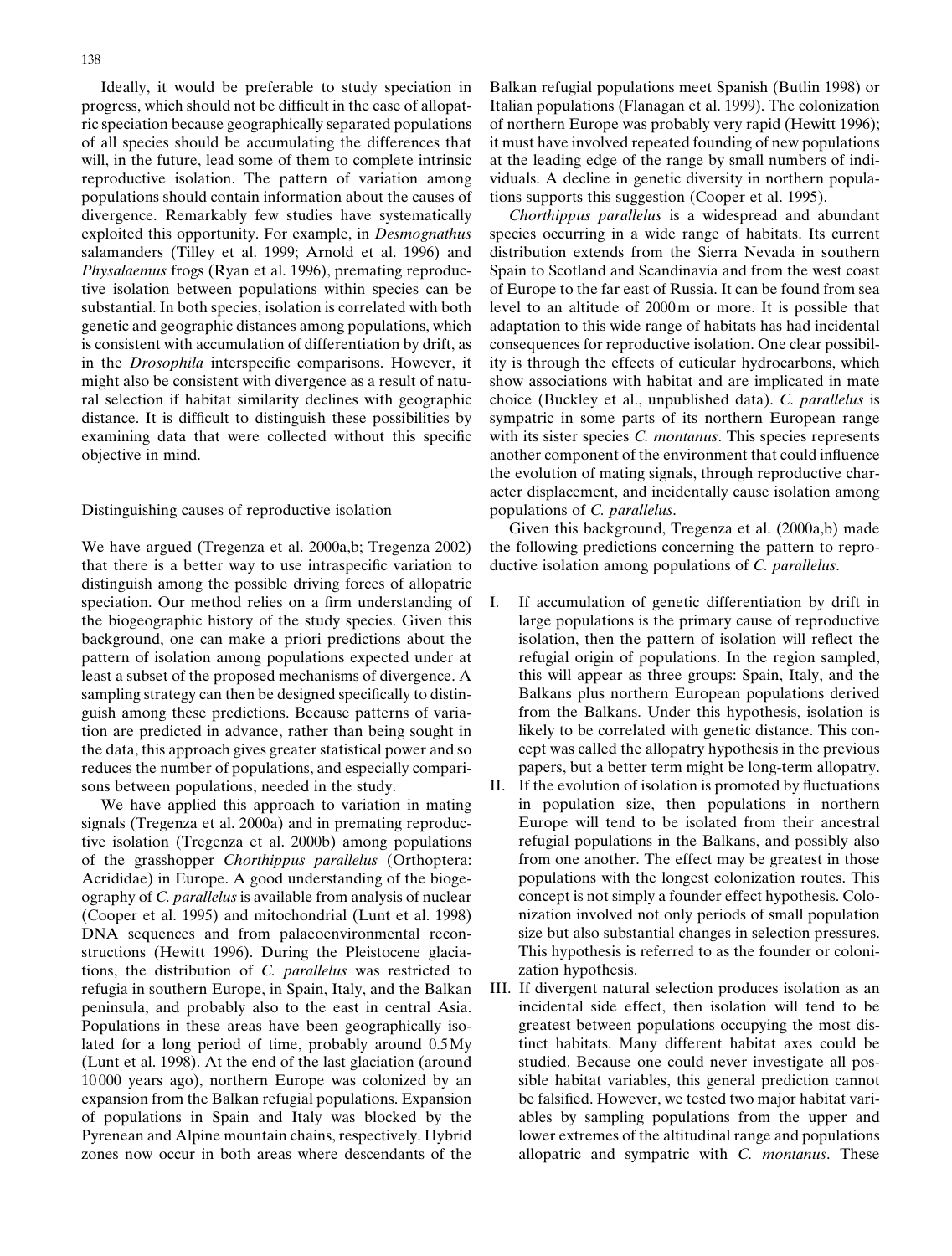concepts are called the altitude and sympatry hypotheses.

Two of the general explanations for the evolution of reproductive isolation in allopatry are absent from this list: divergent responses to the same forces of natural selection and independent operation of sexual selection. The first of these is difficult to distinguish from genetic drift. It makes no specific predictions about the pattern of variation among populations except that isolation will accumulate with time. It may predict more rapid evolution of isolation than drift alone, but in the absence of quantitative predictions from either mechanism this does not currently allow a test to be made. Similarly, sexual selection makes no prediction about the pattern of variation among populations. It does predict that sexual signal traits will diverge more rapidly than nonsexual traits and that prezygotic isolation may sometimes evolve more rapidly than postzygotic isolation. It may, therefore, be confounded with the colonization hypothesis to the extent that both predict isolation among descendant populations of the Balkan refuge despite the short time available for it to evolve.

#### Limitations of the approach

The application of this methodology requires some assumptions.

- i. Each sampled population is assumed to be representative of the area from which it came. In effect, this is a question of the scale of variation in the characters under study. If the level of reproductive isolation between local populations varies on a scale of kilometers, then sampling of a small number of populations across Europe cannot be expected to reveal meaningful patterns. In *C. parallelus*, fine-scale studies of both pre- and postzygotic isolation have been conducted in the context of the Pyrenean hybrid zone (Butlin and Ritchie 1991; Virdee and Hewitt 1992) and in both cases suggest that variation among local populations is, in fact, small.
- ii. Each population is assumed to be an independent sample from the category that it represents. Two populations representing the group of populations derived by colonization from the Balkan refuge, for example, should share features as a result of this history rather than because of current gene exchange. The minimum distance between our *C. parallelus* sample sites is more than 50km compared with an estimated dispersal distance of less than 30m per generation (Virdee and Hewitt 1990).
- iii. Isolation is assumed to be a property of pairs of populations rather than of individual populations. The key issue here is whether the isolation between a pair of populations A and B is predictable given the isolation of A from C and B from C. If so, then three populations provide only two pieces of information but, if not, then the three comparisons can be used as independent data points to test predictions. Evolutionary divergence between populations can involve many loci and many axes

of phenotypic variation. Isolation depends on interactions between these traits or loci. Thus, there are many ways in which divergence can generate isolation between some pairs of populations and not others.

iv. The biogeographic history inferred using molecular markers is taken to be a true account, at least at the level of resolution necessary for the predictions being tested. Similarly, environmental effects, especially sympatry/ allopatry with *C. montanus*, are assumed to have been stable for long enough to influence the evolution of the sampled populations. In reality, there is necessarily some uncertainty about these inferences.

The statistical approach taken is to model the observed pattern of isolation starting from a null hypothesis of no isolation or a simple hypothesis of uniform isolation in all pairwise comparisons. We then ask whether the predictions of the various hypotheses, made in advance of data collection, significantly improve the fit of the model to the data. Where competing hypotheses can be nested, we can also ask whether a more complex hypothesis represents a significant improvement over a simple one. In this way, we arrive at a comparison among the set of hypotheses that we derived a priori. Because we have made explicit predictions, the test is powerful even when few populations are involved. For example, we might predict under one hypothesis that a single population "A" will be more isolated from each of five other populations than they are among themselves. Because we have specified population A in advance, we can test this hypothesis easily whereas, without the a priori prediction, we could not test it without allowing for the possibility that any one of the six populations might be divergent from the others. It is important to note that alternative hypotheses, erected after examining the data, cannot be incorporated into this framework. If we see an unexpected pattern, or if we think of alternative explanations for patterns we observe, we can only test the new predictions with new data.

Tregenza et al. (2000b) found little premating isolation between populations from different refugia or from different habitats (altitudinal or sympatry). Premating isolation was not correlated with genetic distance. However, they did find strong premating isolation between a population from Greece, representing the Balkan refuge, and populations from northern Europe derived from the Balkan refuge and some isolation among pairs of derived populations. Inclusion of the predictions of the "colonization" hypothesis in the statistical model of pairwise isolation significantly improved the fit whereas none of the other predictions did. On this basis, they concluded that some aspect of colonization stimulates evolutionary divergence leading to premating isolation. Of the signal traits examined by Tregenza et al. (2000a) that might underlie this assortative mating, the best candidate was cuticular hydrocarbon variation, which correlated with levels of premating isolation and showed a pattern of variation that was most consistent with the colonization hypothesis. A posteriori, one might wonder whether the Greek population was truly representative of the Balkan refuge or whether some process had caused Balkan populations to diverge recently from the ancestral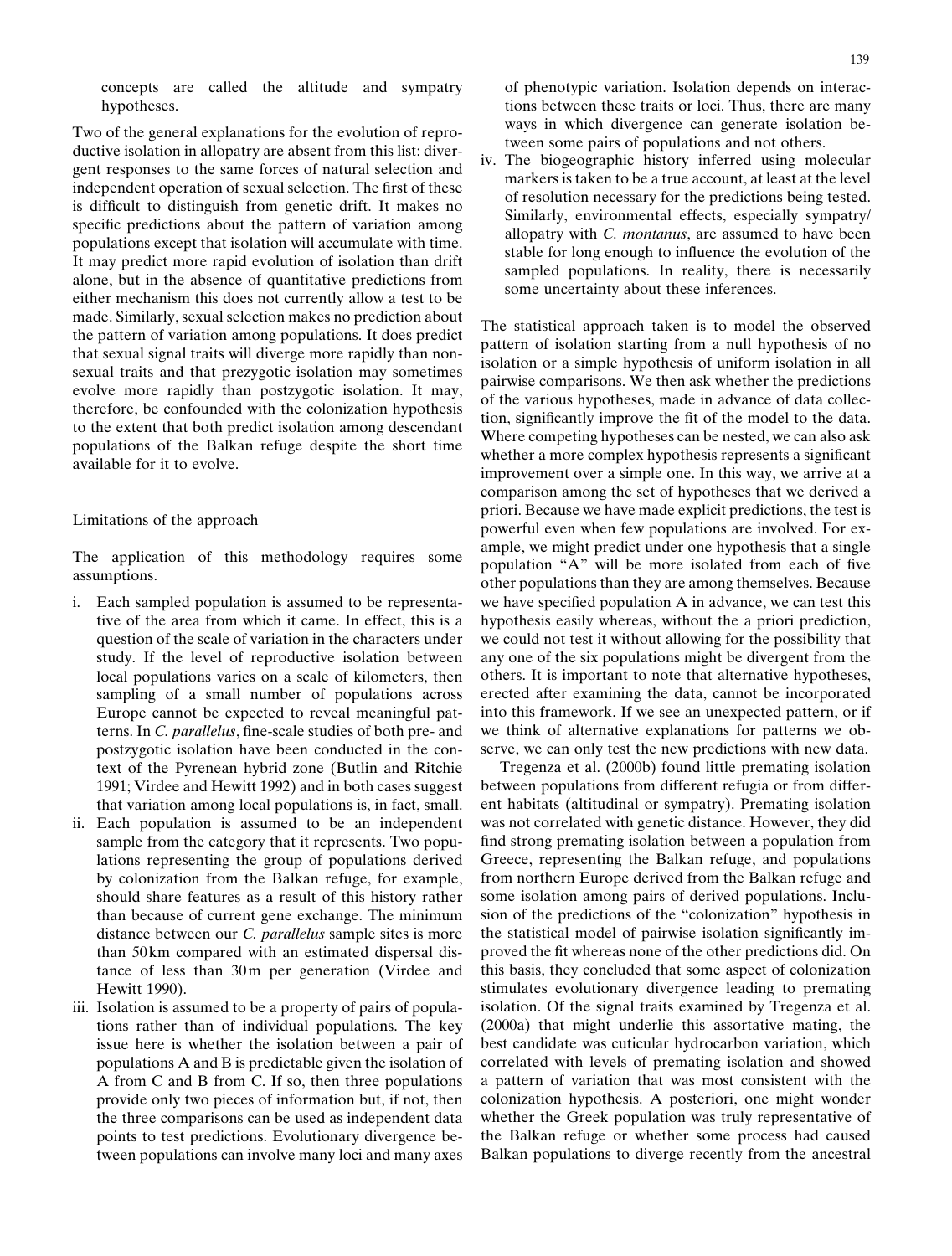

**Fig. 1.** Locations of the study populations. Sample localities are numbered: *1*, Southern France; *2*, Southern France (sympatric); *3*, Northern France; *4*, England; *5*, Spain; *6*, Germany; *7*, Greece. *Arrows* indicate postglacial colonization routes inferred from patterns of genetic variation and from palaeoecological reconstructions

condition. These alternative hypotheses can only be tested with new data.

Here we consider postzygotic isolation among the seven populations studied by Tregenza et al. (2000b) and test the same long-term allopatry and colonization predictions (I and II, above) as well as testing whether pre- and postzygotic isolation are correlated. Additionally, we can explicitly test whether there is an association between postmating isolation and divergence in neutral genetic markers and determine whether general genetic divergence is a better predictor of postmating isolation than historical allopatry or colonization history. As an index of postmating isolation, we use testes follicle length, which has been shown to correlate strongly with other measures of testis function in crosses between populations from either side of the *C. parallelus* Pyrenean hybrid zone (Hewitt et al. 1987a; Virdee and Hewitt 1992) and in other grasshoppers (Hewitt et al. 1987b), with shorter follicles associated with reduced fertility. No reduction in female fertility or in offspring viability has been documented in crosses between *C. parallelus* populations or subspecies.

# Materials and methods

We collected grasshoppers from seven sites across Europe (Fig. 1) and reared their offspring in the laboratory (see Tregenza et al. 2000b for grid references and details of rearing protocol). Crosses were made between all populations, and resulting offspring were reared to adulthood.



**Fig. 2.** Diagram of part of a grasshopper testis. Each testis consists of 40–50 follicles, each connected to the vas deferens. Follicle length was measured from the tip to the point where it narrows to a fine tube before connecting with the vas deferens

Once males had reached 3 days post final molt, their testes were dissected out and fixed in 3 :1 ethanol:acetic acid; the lengths of five follicles were measured under a dissecting microscope (Fig. 2) (Hewitt et al. 1987a). Measurements were made blind with respect to cross type. The mean follicle length of all brothers from a single cross was used; related males contributed only a single data point to the analysis, thus avoiding pseudoreplication.

## Data analysis

Variation in family mean follicle length among the 134 families of 28 cross types (7 intrapopulation and 21 interpopulation) was analyzed by fitting a sequence of statistical models to the data, designed to test the hypotheses outlined earlier. The model fitting followed the principles described in Tregenza et al. (2000b) to allow for the unusual form of the data and to facilitate comparisons between prezygotic and postzygotic isolation. Models were fitted by maximum likelihood using the FITNONLINEAR procedure of Genstat (Lane et al. 1995), which implements a modified Newton–Raphson method to find maximum-likelihood parameter estimates and their approximate standard errors. Where the number of parameters was greater than six, an implementation of the Metropolis algorithm written in Genstat was used. The Metropolis program employs a Monte Carlo Markov chain approach to search for the maximum-likelihood parameter combination. At each step in the chain, a change in parameter value is accepted if it increases the likelihood. It can also be accepted if it decreases the likelihood, but with a probability that declines as the search proceeds. This method allows a wide search of parameter space initially, followed by an increasingly stringent search for the maximum-likelihood combination. In either case, a normal error distribution was assumed and log-likelihoods were evaluated with the LLN function. This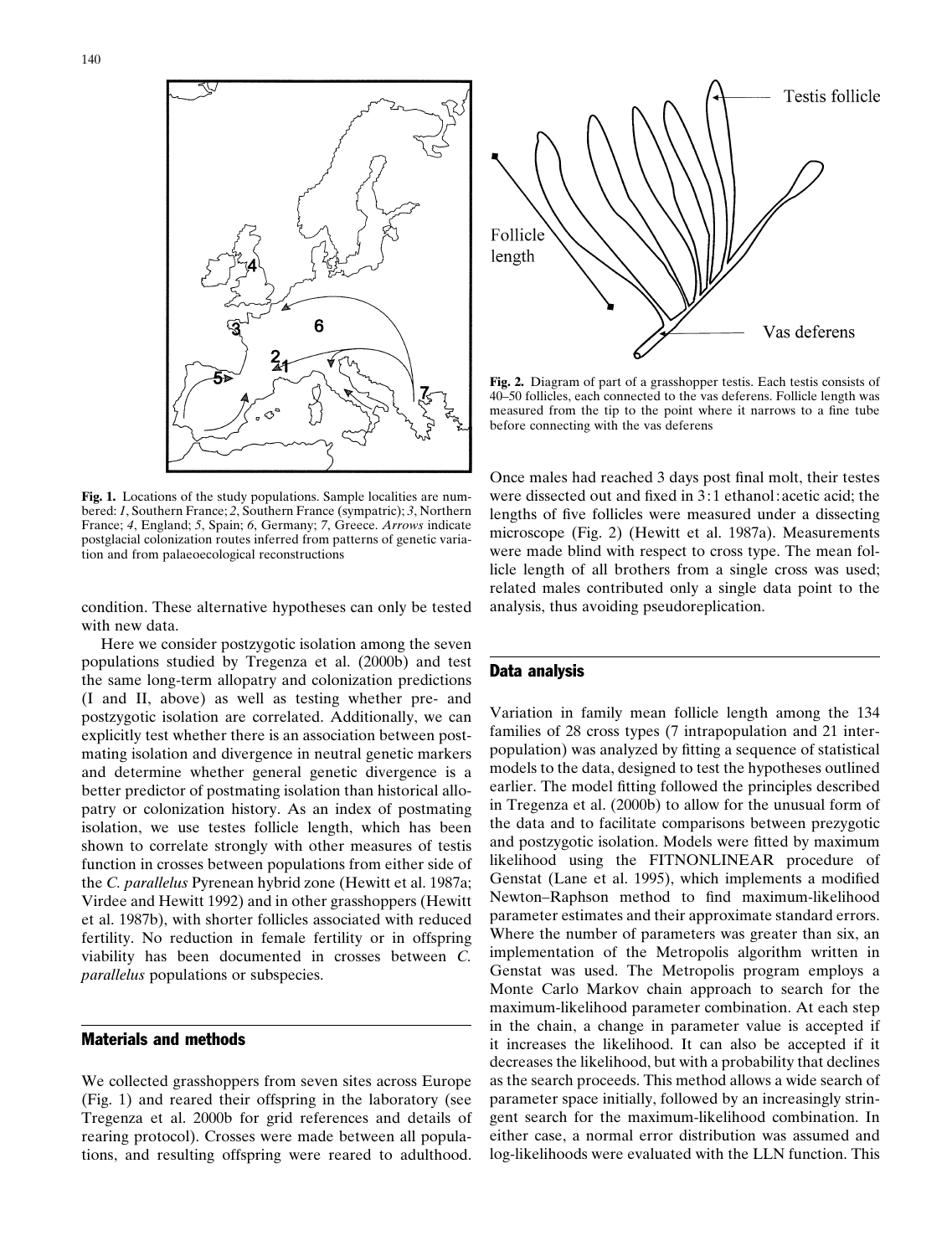function calculates the log-likelihood of a sample with mean *m* and variance *v* using the equation:

$$
LL = -0.5 \sum {\log(v) + (x_i - m)^2 / v}
$$

where  $m$  and  $v$  are parameters of the model and the  $x_i$  are the observed follicle lengths. Residuals from the best-fitting model did not depart significantly from a normal distribution (Kolmogorov–Smirnov test,  $P > 0.15$ ).

The simplest model (model 1: null) assumes a uniform mean follicle length across all families and has two parameters: the overall mean and variance. The difference between this variance and that remaining after fitting subsequent models indicates how much of the total variance each model explains. A natural alternative to the null model is to assume that follicle length is reduced in the offspring of crosses between populations compared to within-population crosses. This intrapopulation versus interpopulation model (model 2) has three parameters: means for the two groups of crosses and a residual variance. Because the null model is nested within this model, the significance of the improvement in fit obtained by adding an additional parameter can be tested by comparing the change in loglikelihood with the chi-square distribution (see Fig. 3 for nesting of models).

Three models were constructed to test the hypotheses for the origins of postmating isolation outlined earlier.

indicated on the *arrows*)

The genetic distance model (model 3) assumes that follicle length declines with the genetic distance between populations, which is the expected relationship under prediction I that isolation accumulates by genetic drift in longterm allopatry. Distance estimates were  $K_{ST}$  values (mean sequence divergence between samples relative to diversity within samples in an anonymous nuclear marker) from Cooper et al. (1995). The fitted parameters were *m* and *a* in the relationship:

mean follicle length =  $m \exp(-a K_{\rm ST}^2)$ 

or *m*, *a*, and *b* in the relationship:

mean follicle length =  $m - aK_{ST}^b$ 

and the residual variance. These two functions represent a wide range of possible forms for the influence of genetic distance on genetic incompatibility.

Refuge model (model 4) assumes one mean for crosses within or among populations derived from the Balkan refuge and one for crosses between the Spain population and the Balkan populations, with a residual variance, an alternative expectation based on prediction I. It may be a better test for the effects of genetic drift in long-term allopatry because it does not depend on genetic distance estimates that may be unrepresentative when based on a single locus.

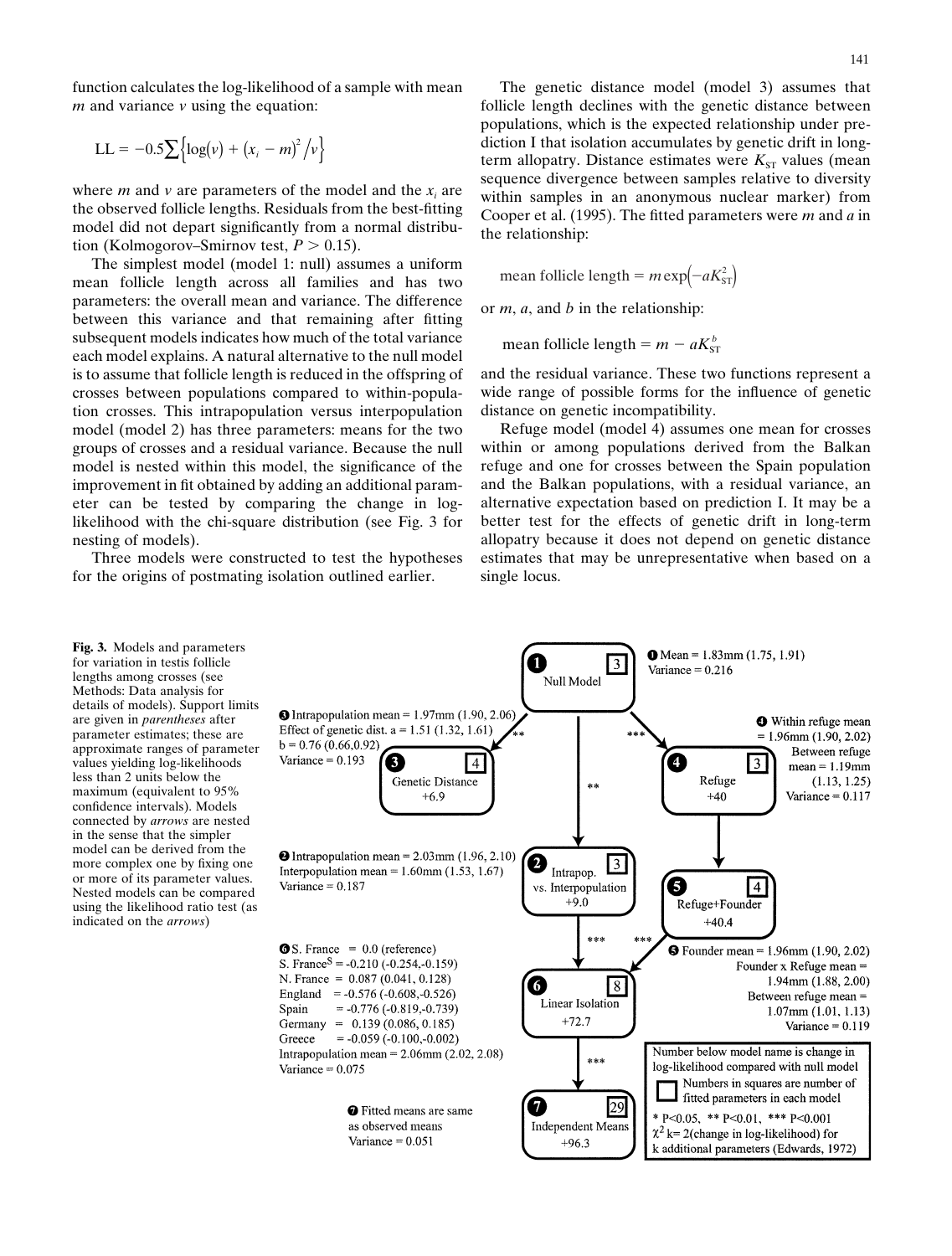The refuge  $+$  founder model (model 5) is as in the refuge model but with Balkan populations divided into founder populations (descendants of the Balkan refuge) and refugial Greece, giving a total of four parameters. This model tests prediction II, that processes associated with the colonization of Europe accelerated the divergence that results in postzygotic isolation.

Additionally, a linear isolation model (model 6) was constructed such that the reduction in follicle length of offspring was a function of the distance between populations along an imaginary axis that best explains the observed data (akin to a principal component). Specifically, we fitted parameters  $l_2 - l_7$ , holding  $l_0 = 0$  for the S. France population such that mean follicle length  $=$   $mexp{-({l_i - p_i})}$  $(l_j)^2$  and also fitted the intrapopulation cross mean, *m*, and the residual variance. Because the scale of the linear axis is arbitrary, this function allows a range of shapes for the relationship between separation and follicle length. We also tried a model of the form mean follicle length  $= h + (m - h) \exp\{- (l_i - l_j)^2\}$  (linear isolation model 6'). The extra parameter allows still greater freedom for the form of the relationship to vary. These models are analogous to the linear isolation model in Tregenza et al. (2000b) and allow us to make a direct comparison between the divergence of populations resulting in pre- and postzygotic isolation.

To determine whether any additional variance remains after fitting the linear isolation model, we also fitted the most complete model available, in which each cross has an independent mean follicle length (independent means: model 7).

## Results and discussion

There was substantial variation in family mean follicle length of male testes among cross types (Table 1). Preliminary analysis showed significant variation among cross types ( $F_{27,3} = 17.3$ ,  $P = 0.015$ ) but not between reciprocals within crosses  $(F_{15,91} = 0.82, \text{ NS})$ . Therefore, reciprocal crosses were combined in subsequent analyses. Intrapopulation crosses produced males with follicle lengths in the region of 2mm, similar to field-collected males. Some interpopulation crosses had similar follicle lengths while others showed reductions of 50% or more. Model fitting showed that offspring from interpopulation crosses had significantly shorter follicles than those from intrapopulation crosses (see Fig. 3; model 2 versus model 1) but also demonstrated that the refuge model (model 4) provides a much better fit than model 2, explaining more than 60% of the among-cross variance; this is because crosses between Spain and the other populations generally produced males with greatly reduced follicle lengths. The two exceptions (Spain–S. France<sup>S</sup> and Spain–England) are from single families. The sterility between our populations in Southern France and Spain confirms the sterility found between populations on either side of the Pyrenean hybrid zone (Hewitt et al. 1987a) and demonstrates that this sterility extends to other populations descended from the Balkan refuge, such as our Greek population. Note that the good fit of model 4 relies not only on reduced follicle length in crosses between Spain and all other populations but also on a lack of reduction in the other crosses.

The refuge  $+$  founder model (model 5) was significantly better than the null model (model 1) but did not provide an improvement over the refuge model, suggesting that there is no general effect of colonization on postzygotic

|                        | S. France               | S. France <sup>s</sup>  | N. France                     | England                 | Spain                        | Germany                       | Greece                       |
|------------------------|-------------------------|-------------------------|-------------------------------|-------------------------|------------------------------|-------------------------------|------------------------------|
| S. France              | 2.09<br>$(1.71 - 2.53)$ |                         |                               |                         |                              |                               |                              |
| S. France <sup>s</sup> | 1.97<br>$(1.82 - 2.20)$ | 1.97<br>$(1.51 - 2.24)$ |                               |                         |                              |                               |                              |
| N. France              | 1.99<br>$(1.69 - 2.23)$ | 2.00<br>$(1.71 - 2.12)$ | 2.05<br>$(1.64 - 2.66)$<br>13 |                         |                              |                               |                              |
| England                | 1.46<br>$(1.24 - 1.61)$ | 1.85<br>$(1.52 - 2.18)$ | 1.55<br>$(0.85 - 2.04)$       | 1.93<br>$(1.80 - 2.06)$ |                              |                               |                              |
| Spain                  | 1.00<br>$(0.77 - 1.20)$ | 2.41                    | 0.84<br>$(0.68 - 1.08)$       | 2.16                    | 2.10<br>$(1.87 - 2.21)$      |                               |                              |
| Germany                | 1.87<br>$(1.80 - 1.93)$ | 1.93<br>$(1.75 - 2.16)$ | 2.03<br>$(1.72 - 2.19)$       | 1.02<br>$(0.56 - 1.71)$ | 0.99<br>$(0.63 - 1.60)$<br>h | 1.94<br>$(1.70 - 2.12)$<br>n. |                              |
| Greece                 | 1.95<br>$(1.81 - 2.23)$ | 2.55<br>$(2.36 - 2.75)$ | 2.18<br>$(1.92 - 2.44)$       | 1.73<br>$(1.10-1.96)$   | 0.62                         | 2.03<br>$(1.86 - 2.10)$       | 2.00<br>$(1.57 - 2.33)$<br>9 |

Table 1. Follicle lengths in testes of laboratory reared males (mm): means of family means (range of family means) and number of families per cross

Family means are based on measurement of 5 follicles from each of 1-4 males per family (mean, 1.65)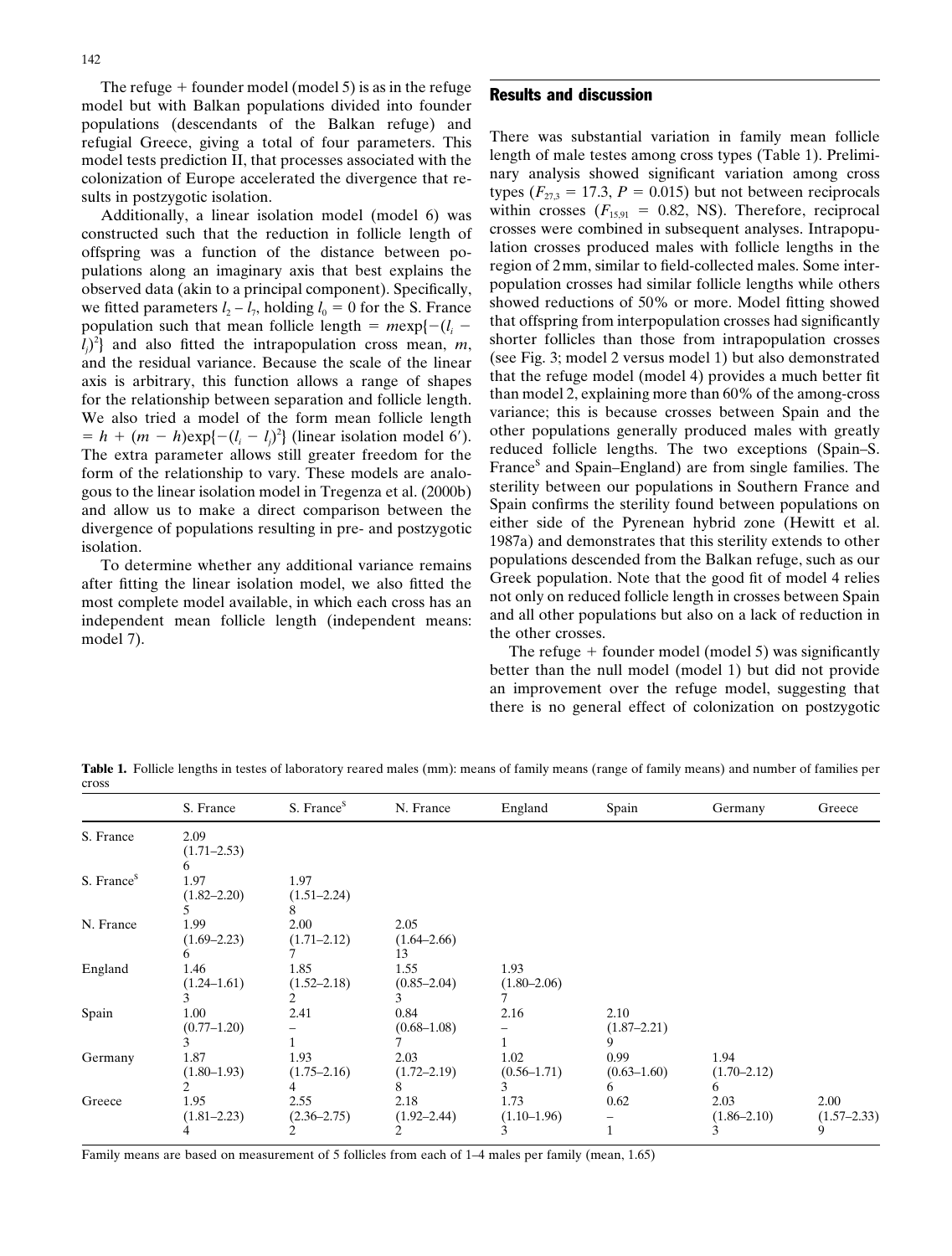

**Fig. 4.** Relationship between the linear axes for mating isolation (*mating*) (from Tregenza et al. 2000b) and testis follicle length reduction (*testes*). On each axis, populations are positioned such that the degree of isolation between a pair of populations is a function of the separation between them (see Linear isolation: model 6). *Error bars* are support limits (as in Fig. 3)

isolation. However, the linear isolation model (model 6) does provide a much better fit than the refuge model (model 4), explaining more than 90% of the among-cross variance (the additional parameter in the linear isolation model 6' did not significantly improve the fit relative to the linear isolation model,  $\chi^2_{1} = 0.8$ ; not shown in Fig. 3). This result demonstrates that there is significant differentiation among populations derived from the Balkan refuge. This differentiation does not correlate with genetic distance between populations (see Fig. 3). The genetic distance model with the power function provided a better fit than the exponential function ( $\chi^2$ <sub>1</sub> = 8.1; parameters in Fig. 3) but still explained less of the variation than the simple intrapopulation versus interpopulation model (model 2). A Mantel test comparing mean follicle length with genetic distance gave a similar result  $(r = -0.31, P > 0.1)$ . The differentiation among colonizing populations is mainly due to the population from England, which produced males with follicles of reduced length in crosses with some other descendants of the Balkan refuge, especially S. France, N. France, and Germany.

Significant variation among cross type means remains after fitting the linear isolation model (Fig. 3; model 6 versus model 7). This result provides some justification for considering measures of isolation between pairs of populations as independent observations, as already argued. If they were not, then isolation would be fully predicted by the linear axis.

The linear model enables a direct comparison between our testes follicle measure of postzygotic isolation and the pattern of premating isolation described by Tregenza et al. (2000b) using a comparable linear axis for the same set of populations (Fig. 4). There was no correlation between the

two axes  $(r = -0.011, P > 0.05)$ , suggesting that the characters underlying the two forms of isolation have evolved independently. The strongest postzygotic isolation was between Spain and the other populations, indicating slow divergence in refugia, whereas the strongest premating isolation was between Greece and populations derived from the Balkan refuge, indicating an effect of colonization generating relatively rapid change (Tregenza et al. 2000b). The population from England was intermediate on both axes. The English population is unique among Balkan derivative populations only in terms of the length of colonization route from its putative ancestral population and its isolation since the flooding of the English Channel. It appears that this combination has promoted the evolution of both premating and postzygotic isolation.

Our findings suggest a lack of correspondence between those aspects of evolutionary history associated with postmating isolation and those associated with premating isolation and mating signals. We also find no strong correlation between isolation and genetic divergence on this short time scale. These results contrast with the most comparable intraspecific surveys in salamanders (Tilley et al. 1990) and frogs (Ryan et al. 1996). Coyne and Orr (1989, 1997) also arrived at different conclusions from their analysis of premating and postzygotic isolation between *Drosophila* species: in allopatry, both premating and postzygotic isolation accumulate slowly with time since separation; only in sympatry does premating isolation increase more rapidly and less predictably. Furthermore, the postzygotic isolation observed here has appeared unusually rapidly by comparison with *Drosophila* (isolation equivalent to 0.5 on the Coyne and Orr scale; separation,  $\sim 0.5$  Ma). Another crossspecies comparison, in anurans, yielded conclusions similar to those for *Drosophila* in that postzygotic isolation increases with genetic distance (Sasa et al. 1998). Within the copepod species *Tigriopus californicus*, F<sub>1</sub> viability is similar to parental viability and is independent of genetic distance between populations, but  $F_2$  breakdown increases with genetic distance (Edmands 1999). However, a more detailed study of the *Drosophila willistoni* species complex found that mating signals diverged more rapidly than postzygotic isolation (Gleason and Ritchie 1998). Although both postzygotic isolation and assortative mating were correlated with genetic distance between species, mating signal divergence was not.

These various results can be reconciled on the basis that all isolated populations accumulate genetic differences with time that contribute to both pre- and postzygotic isolation but that other processes may superimpose more rapid divergence in some situations. The acceleration of divergence is more likely for prezygotic isolation than postzygotic isolation. The processes involved include the effects of colonization observed in our studies of grasshopper mating signals and premating isolation (Tregenza et al. 2000a,b) and they also include the consequences of sympatry observed by Coyne and Orr (1989, 1997) in *Drosophila*. Evidence for rapid speciation resulting from sexual selection, from comparative analyses that demonstrate a higher net rate of speciation in taxa with elaborate second-